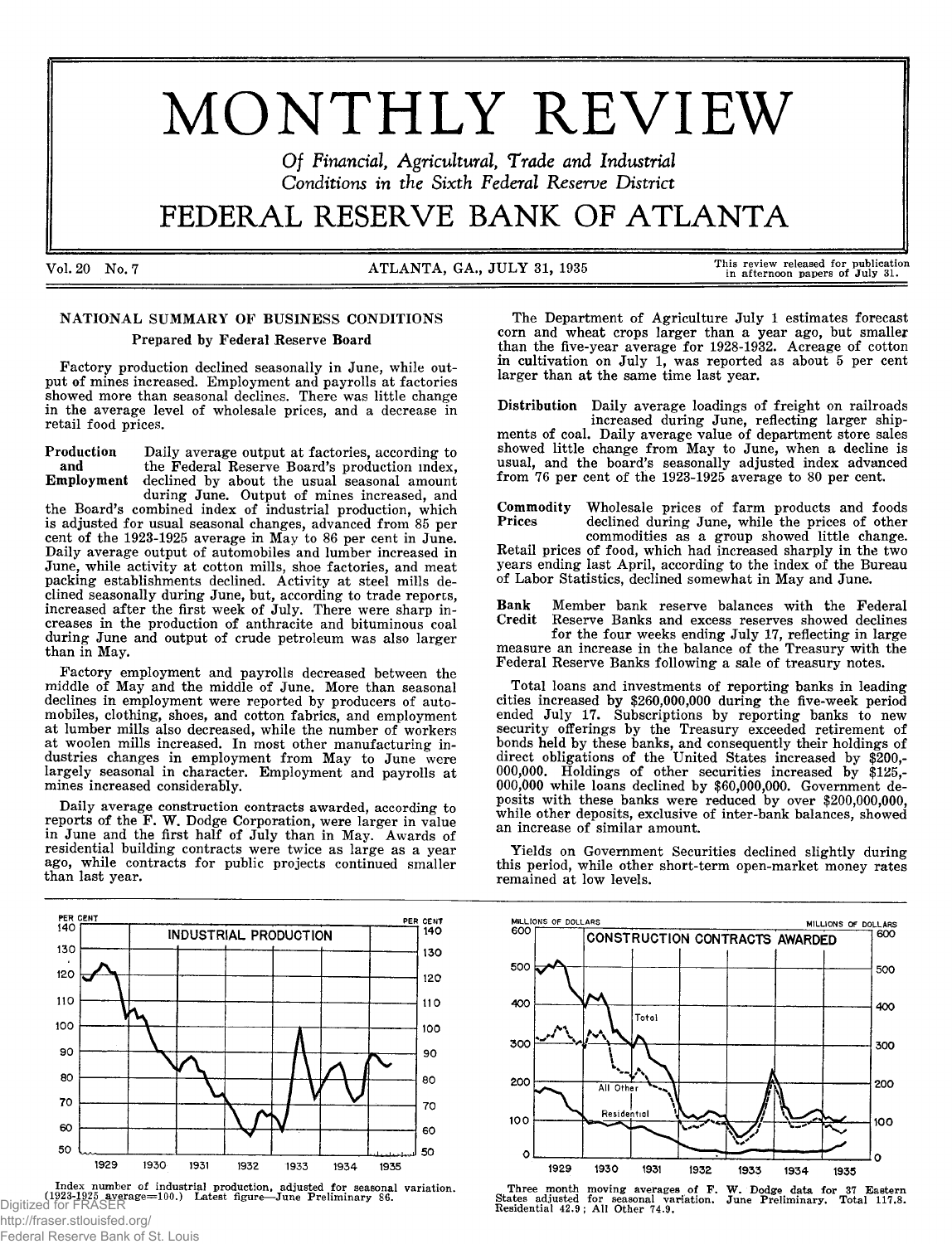

Indexes of the United States Bureau of Labor Statistics. By months<br>1929 to 1931; by weeks 1932 to date. (1926—100.) Latest figures July 20;<br>Farm Products 77.2; Foods 82.0; Other Commodities 77.9.

#### SIXTH DISTRICT SUMMARY

Sixth District business statistics indicate further seasonal decreases in the volume of trade at both retail and wholesale in June compared with previous months, lessened activity at textile mills and smaller production of pig iron in Alabama, but increases in building permits and in coal mining. Loans at reporting banks declined but deposits increased further, and both were greater than a year ago.

Department store sales in June declined 18.4 per cent in total, compared with May and were 1.2 per cent less than in June, 1934. On a daily average basis, however, June sales were 2.7 per cent above those in June last year, and the decline from May was at about the usual seasonal amount. The adjusted index of daily average sales for June was 83.7 per cent of the 1923-25 average compared with 83.6 per cent in May and with 81.9 per cent for June last year. June sales by reporting wholesale firms were 14.7 per cent less than in May and the smallest since July last year, and 2.3 per cent less than in June, 1934. Cumulated totals for the first half of 1935 show increases of 3 per cent in retail trade, and 1.4 per cent in wholesale trade, over the first half of 1934.

Between June 12 and July 10 there was a further decline in the small volume of discounts at the Federal Reserve Bank, and small decreases in industrial advances and holdings of United States securities. At weekly reporting member banks loans declined 16.7 millions of dollars during this four-week period due partly to the large amount of cotton loans taken over by the Commodity Credit Corporation, and reserve balances maintained by these banks at the Federal Reserve Bank increased substantially. Demand deposits increased 4 millions of dollars between June 12 and July 10 and were 42.1 millions greater than a year ago, and time deposits increased 1.1 millions over those held on June 12 and were 4.2 millions greater than on the same Wednesday in 1934.

Building permits issued during June at twenty reporting cities in the District increased further by 22.7 per cent, and were 91.9 per cent greater than in June, 1934. The June total, at 4.4 millions, is the largest for any month since April, 1931, and the largest total for June of any year since 1929. Demand for lumber at Southern Pine Mills has declined somewhat from the high level of April and May, but orders and production continue substantially greater than at the same time last year. Cotton consumption in the three states of this District for which figures are available declined from May to June but was somewhat greater than in June last year. Pig iron production in Alabama declined 17.7 per cent from May to June on a daily average basis, and was 22 per cent less than a year ago, but coal mining increased 8.7 per cent in Alabama and  $6.9$  per cent in Tennessee over May, and was 2.1 per cent less than a year ago in Alabama but 20.3 per cent greater in Tennessee.

The cotton acreage on July 1 this year, reported by the United States Department of Agriculture is 4.6 per cent larger than a year ago, and 8.1 per cent larger than the acreage harvested in 1934, and in the six states of this Dis-Digitized for FRASER



trict the acreage this year is 7.1 per cent larger than that planted, and 8 per cent larger than the acreage harvested, last year.

#### FINANCE

Reserve There was a further slight decline in the total vol-<br>Bank ume of reserve bank credit outstanding at the Fed-Bank ume of reserve bank credit outstanding at the Federal Reserve Bank of Atlanta between June 12 and

July 10, but the total continued at approximately the amount for each Wednesday during the past year. Since June 12 discounts which were already negligible in amount declined further and industrial advances and holdings of United States securities also decreased. Compared with the corresponding Wednesday a year earlier, declines are shown in discounts, and in holdings of purchased bills and United States securities, the increase in total bills and securities being due to industrial advances. Early in July there were increases in member bank reserve deposits by reason of the taking over by the Government from member banks of a large amount of cotton loans, and on July 10 member bank reserve accounts were 21.9 millions greater than four weeks earlier, and 33.1 millions greater than a year ago, and total reserves held by the bank on July 10 were 18.4 millions greater than on June 12 and 23.5 millions greater than on the same Wednesday last year. Federal Reserve note circulation of this bank's issue increased on July 3 to 128.6 millions, the highest level since January 9, but declined slightly on July 10, when it was 7.8 millions less than at the same time a year ago.

Principal items in the weekly statement are compared in the table which is followed by another table setting out similar comparisons for the twelve Federal Reserve Banks combined.

FEDERAL RESERVE BANK OF ATLANTA (000 Omitted)

|                                                  |   | July 10<br>1935                                            | June 12<br>1935 |   | July 11<br>1934 |                 |
|--------------------------------------------------|---|------------------------------------------------------------|-----------------|---|-----------------|-----------------|
| <b>Bills Discounted:</b>                         |   |                                                            |                 |   |                 |                 |
| Secured by Govt. Obligations                     | ж |                                                            | \$<br>85        |   | \$              | 9               |
| All Others                                       |   | 57                                                         | 114             |   |                 | 234             |
| Total Discounts                                  |   | 57                                                         | 199             |   |                 | 243             |
| Bills Bought in Open Market                      |   | 169                                                        | 169             |   |                 | 178             |
| Industrial Advances                              |   | 1,073                                                      | 1,093           |   |                 | .               |
| U.S. Securities                                  |   | 94 ,219                                                    | 94,257          |   |                 | 244, 94         |
| Total Bills and Securities                       |   | 95,518                                                     | 95,718          |   |                 | 94,665          |
| Total Reserves                                   |   | 156,988                                                    | 138,608         |   |                 | 133,510         |
| Member Bank Reserve Account                      |   | 110,288                                                    | 88,358          |   |                 | 77,102          |
| $Total \: Deposits. \ldots \ldots \ldots \ldots$ |   | 117,310                                                    | 101.261         |   |                 | 87,063          |
| F. R. Notes in actual circulation                |   | 127,403                                                    | 125,336         |   |                 | 135,250         |
| Reserve Ratio                                    |   | 64.2%                                                      | $61.2\%$        |   |                 | 60.1%           |
|                                                  |   | FEDERAL RESERVE SYSTEM<br>(000 Omitted)<br>July 10<br>1935 | Tune 12<br>1935 |   |                 | July 11<br>1934 |
| <b>Bills Discounted:</b>                         |   |                                                            |                 |   |                 |                 |
| Secured by Govt. Obligations                     | S | 3,939                                                      | \$<br>4,434     | £ |                 | 4,154           |
| All Others                                       |   | 2,902                                                      | 3,300           |   |                 | 18,530          |
| Total Discounts                                  |   | 6,841                                                      | 7,734           |   |                 | 22,684          |
| Bills Bought in Open Market                      |   | 4,687                                                      | 4,706           |   |                 | 5,259           |
| Industrial Advances                              |   | 28,175                                                     | 27 .282         |   |                 | .               |
| U. S. Securities                                 |   | 2,430,413                                                  | 2,430,263       |   |                 | 2,431,779       |
| Other Securities                                 |   |                                                            |                 |   |                 | 483             |
| Total Bills and Securities                       |   | 2 ,470 ,116                                                | 2,469,985       |   |                 | 2,460,205       |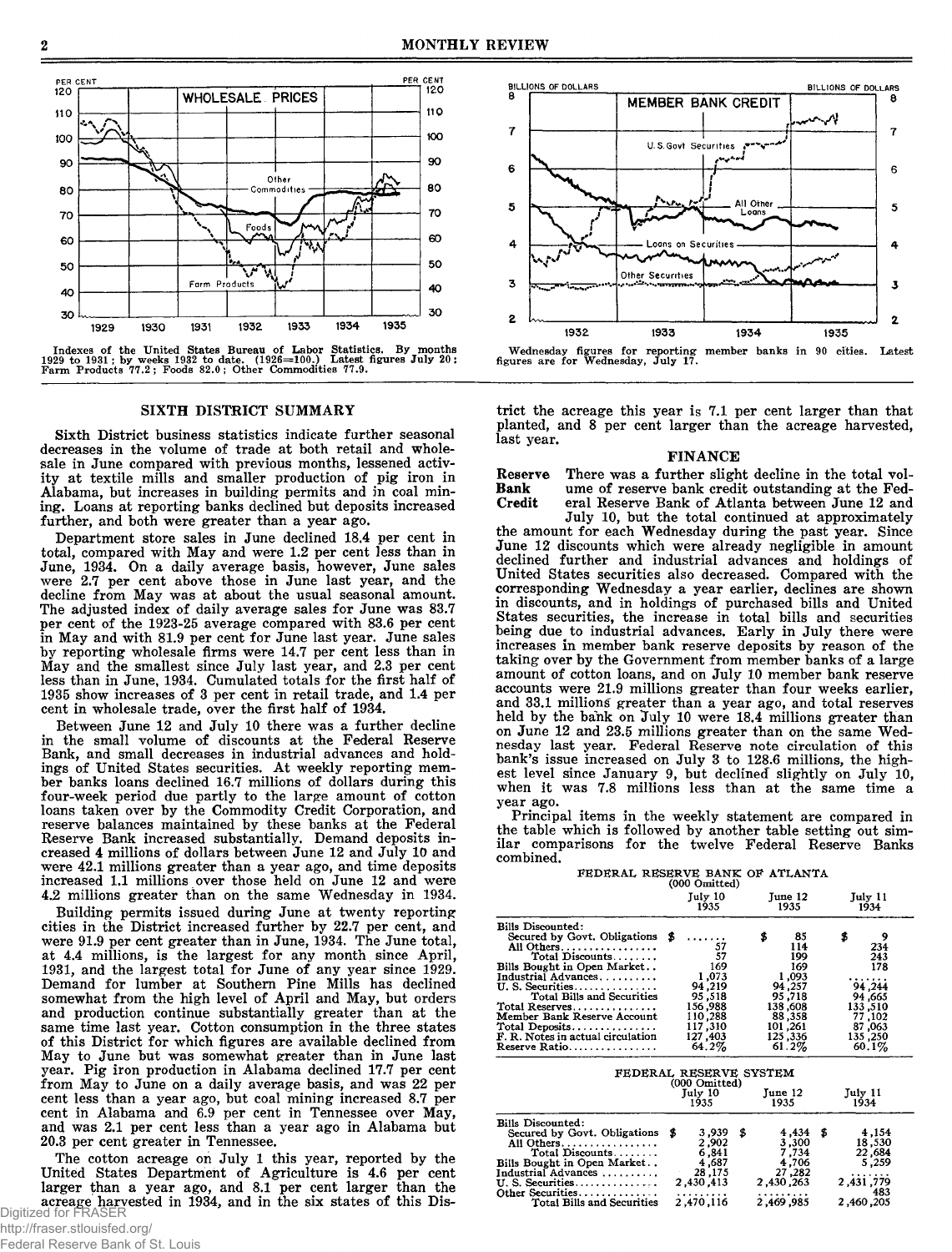| Total Reserves                                               | 6.490.061                       | 6,274,766  | 5.066.978       |
|--------------------------------------------------------------|---------------------------------|------------|-----------------|
| Member Bank Reserve Account                                  | 5.051.797                       | 5.049.181  | 3.902.098       |
| Total Deposits                                               | 5.455.841                       | 5,329,109  | 4, 188, 145     |
| F. R. Notes in actual circulation                            | 3,267,401                       | 3.178.446  | 3,098,273       |
| F. R. Bank Notes in actual cir-<br>culation<br>Reserve Ratio | 1.1.1.1.1.1.1.1.1.1<br>$74.4\%$ | .<br>73.8% | 41,045<br>69.5% |

Member The total volume of loans and investments of 17<br>Bank weekly reporting member banks located in Atlanta, Bank weekly reporting member banks located in Atlanta, Birmingham, Jacksonville, Nashville, Chattanooga, Mobile and Savannah declined 21.1 millions of dol-

lars between June 12 and July 10, when they were 9.3 millions less than on the corresponding report date a year ago and the smallest for any Wednesday since June 13 last year. In this recent four-week period loans of these banks declined 16.7 millions and investments declined 4.4 millions, a decrease of 6.5 millions in holdings of United States securities being partly offset by an increase of 2.0 millions in holdings of other securities. Compared with the same Wednesday a year ago loans on securities on July 10 show a decrease of 13.3 millions, but all other loans an increase of 16.9 millions, and holdings of United States securities were 30.4 millions less, but those of other securities 17.5 millions greater, than a year ago. Holdings of Government securities on July 10 were at the lowest level since August 9, 1933, and all other loans, which include those for commercial, industrial and agricultural purposes, were the smallest since November 31, last year. Both demand and time deposits increased from June 12 to July 10 and were greater than a year ago, and balances maintained for and with correspondent banks increased substantially. The reduction in loans and increases in reserves and bank balances may be attributed in part to the transfer of cotton loans from the banks to Government agencies early in July.

In the tables which follow are shown comparisons of principal items in the weekly report, monthly averages of weekly figures over the past year for some of the more important items, and comparisons of savings deposits reported by a list of banks located throughout the District.

| CONDITION OF MEMBER BANKS IN SELECTED CITIES |   | Tuly 10 |     | June 12 | July 11      |
|----------------------------------------------|---|---------|-----|---------|--------------|
|                                              |   | 1935    |     | 1935    | 1934         |
| Loans:                                       |   |         |     |         |              |
| On Securities                                | S | 42.365  | - 3 | 46,952  | \$<br>55,697 |
| All Others                                   |   | 128.523 |     | 140.673 | 111.578      |
| Total Loans                                  |   | 170,888 |     | 187.625 | 167,275      |
| $U. S.$ Securities                           |   | 88,385  |     | 94,841  | 118,757      |
| Other Securities                             |   | 70,501  |     | 68.454  | 53,002       |
| Total Investments                            |   | 158.886 |     | 163,295 | 171.759      |
| Total Loans and Invest-                      |   |         |     |         |              |
| $ments \ldots \ldots \ldots \ldots$          |   | 329,774 |     | 350,920 | 339,034      |
| Time Deposits                                |   | 134.273 |     | 133.144 | 130,115      |
| Demand Deposits                              |   | 216.574 |     | 212,549 | 174.464      |
| Due to Banks                                 |   | 104.219 |     | 84,691  | 79,159       |
| Due from Banks                               |   | 94,013  |     | 75.522  | 83,284       |
| Borrowings from F. R. Bank                   |   | .       |     | .       | .            |

# MONTHLY AVERAGES OF WEEKLY FIGURES OF 17 REPORTING MEMBER BANKS IN SELECTED CITIES (000 Omitted)

|                      | Loans                 | Invest-<br>ments                             | Total<br>Loans and<br>Investments | Demand<br><b>Deposits</b> | Time      | Borrowings<br>From<br>Deposits F.R. Bank          |  |
|----------------------|-----------------------|----------------------------------------------|-----------------------------------|---------------------------|-----------|---------------------------------------------------|--|
| 1934                 |                       |                                              |                                   |                           |           |                                                   |  |
| May                  | \$178.019             | \$151,172                                    | \$329.191                         | \$167.404                 | \$132,911 | .                                                 |  |
| $June \ldots \ldots$ | 177,687               | 156,522                                      | 334,209                           | 169.196                   | 130,786   | .                                                 |  |
| $July \dots \dots$   | 167.294               | 169,780                                      | 336.513                           | 172,707                   | 131.560   | .                                                 |  |
| August               | 166,546               | 167.502                                      | 334 .048                          | 172,917                   | 129,194   | .                                                 |  |
| September            | 167,243               | 163,759                                      | 331,002                           | 179.195                   | 127.402   | .                                                 |  |
| $October \dots$ .    | 176.456               | 159,810                                      | 336,266                           | 180.374                   | 128.944   | .                                                 |  |
| November             | 187,788               | 156,775                                      | 344 .563                          | 189,297                   | 130 .313  | .                                                 |  |
| December             | 193.141               | 162.168                                      | 355.309                           | 196.394                   | 128.492   | .                                                 |  |
| 1935                 |                       |                                              |                                   |                           |           |                                                   |  |
| January              | 187.215               | 162 ,038                                     | 349.253                           | 190,945                   | 127 ,012  | .                                                 |  |
| February             | 188,683               | 163 .058                                     | 351,741                           | 193,894                   | 130,053   | .                                                 |  |
| $March$              | 190.559               | 161,445                                      | 352,004                           | 204,498                   | 128,723   | .                                                 |  |
| April. $\dots$ .     | 191.105               | 162.887                                      | 353,992                           | 208,436                   | 129,257   | .                                                 |  |
| May                  | 189,207               | 162.100                                      | 351.307                           | 208.642                   | 133.174   | . . <i>.</i>                                      |  |
| June                 | 186,952               | 162 .278                                     | 349.230                           | 210.234                   | 133.321   | .                                                 |  |
|                      |                       | SAVINGS DEPOSITS<br><b>Percentage Change</b> |                                   |                           |           |                                                   |  |
|                      |                       | (000 Omitted)                                |                                   |                           |           |                                                   |  |
|                      | Number<br>of<br>Banks | June<br>1935                                 | May<br>1935                       | June<br>1934              |           | June 1935 compared<br>with:<br>May 1935 June 1934 |  |

|                     | лишра<br>of<br><b>Banks</b> | Tune<br>1935 | May<br>1935 | Tune<br>1934 |        | THEY TANG COMPOSED<br>with:<br>May 1935 June 1934 |
|---------------------|-----------------------------|--------------|-------------|--------------|--------|---------------------------------------------------|
| Atlanta             |                             | \$32,165     | \$ 31,695   | \$31,200     | $+1.5$ | 3.1                                               |
| Birmingham.         |                             | 17.743       | 17.409      | 17.360       | +1.9   | 2.2                                               |
| <b>Jacksonville</b> |                             | 16.639       | 16,234      | 13,703       | +2.5   | +21.4                                             |
| Knoxville           |                             | 5.691        | 5,458       | 3.525        | $+4.3$ | +61.4                                             |
| Nashville           |                             | 23,867       | 23,546      | 22,404       | +1.4   | 6.5                                               |
| New Orleans.        |                             | 34.411       | 33,440      | 28.541       | $+2.9$ | +20.6                                             |
| Other Cities.       | 35                          | 70.408       | 68,960      | 63.276       | $+2.1$ | $+11.3$                                           |
| Total.              | 57                          | 200,924      | 196,742     | 180.009      | $+2.1$ | $+11.6$                                           |

Digitized for FRASER

http://fraser.stlouisfed.org/ Federal Reserve Bank of St. Louis Debits to Debits to individual accounts at banks in 26 Individual clearing house centers of the Sixth District de-Individual clearing house centers of the Sixth District declined  $\tilde{7}$  per cent from May to June, but were 4.7

per cent greater than a year ago, and the largest June total since 1931. A year ago there was a decline of 4.6 per cent from May to June. Seventeen cities reported increases over June last year, but only two reported increases over May. Monthly totals compared in the table are derived from weekly reports by pro-rating figures for those weeks which do not fall entirely within a single calendar month.

|                                                                                                                                                 | (000 Omitted)<br><b>Tune 1935</b>                                                                    | May 1935                                                                                              | <b>June 1934</b>                                                                                     |
|-------------------------------------------------------------------------------------------------------------------------------------------------|------------------------------------------------------------------------------------------------------|-------------------------------------------------------------------------------------------------------|------------------------------------------------------------------------------------------------------|
| Alabama—4 Cities<br>Birmingham<br>Dothan<br>Mobile                                                                                              | \$<br>108,529<br>63,052<br>1,880<br>24,950<br>18.647                                                 | \$<br>109,369<br>60.492<br>1,971<br>25,141<br>21,765                                                  | \$<br>112,978<br>70,775<br>1,726<br>23,718<br>16,759                                                 |
| Florida-4 Cities<br>$Iacksonville \ldots \ldots \ldots$<br>Miami<br>Pensacola<br>$Tampa \ldots \ldots \ldots \ldots \ldots$                     | 105.278<br>56,087<br>22,873<br>6,268<br>20,050                                                       | 117,755<br>62.234<br>26,689<br>6,634<br>22,198                                                        | 93,268<br>50,118<br>17,475<br>5,600<br>20,075                                                        |
| Georgia- $10$ Cities<br>Albany<br>Augusta<br>$Columbus$ ,<br>$E$ lberton<br>Newnan<br>$Savannah \ldots \ldots \ldots \ldots \ldots$<br>Valdosta | 193,477<br>2,375<br>126,725<br>14,062<br>1,890<br>8.769<br>737<br>10,860<br>1,327<br>24.408<br>2.324 | 213,318<br>2,707<br>139,066<br>16,403<br>1,939<br>10,452<br>881<br>10.847<br>1,374<br>26,934<br>2.715 | 186,011<br>2,333<br>117,341<br>15,914<br>1,815<br>8,797<br>632<br>10,202<br>1,430<br>25,052<br>2.495 |
| Louisiana-New Orleans<br>$Mississippi-4$ Cities<br>$Hattiesburg, \ldots, \ldots, \ldots, \ldots$                                                | 169,072<br>37,295<br>3,393                                                                           | 174.511<br>43,622<br>3,681                                                                            | 167,405<br>30,870<br>3,453                                                                           |
| $Jackson \ldots \ldots \ldots \ldots \ldots$<br>Meridian.<br>$Vicksburg \dots \dots \dots \dots \dots \dots$                                    | 21,912<br>6,877<br>5.113                                                                             | 26,444<br>8.081<br>5.416                                                                              | 15,687<br>7,546<br>4.184                                                                             |
| $T$ ennessee $-3$ Cities<br>$Chattanooga$<br>Knoxville<br>Nashville                                                                             | 120,604<br>30,097<br>19,530<br>70,977                                                                | 130.675<br>30,836<br>22,049<br>77,790                                                                 | 110,770<br>27,683<br>18,831<br>64,256                                                                |
| Total—26 Cities                                                                                                                                 | \$<br>734,255                                                                                        | \$<br>789,250                                                                                         | \$<br>701,302                                                                                        |

#### AGRICULTURE

The July Crop Report issued by the United States Department of Agriculture indicates increases in the production of most of the principal crops this year over last, excepting white and sweet potatoes, rice and pears. The report indicates that crops are off to about an average start on an acreage that is well above the acreage standing at the same time last year but below the acreages of other recent years. Since the breaking of the drought in April and May there has been great improvement in general conditions in the drought areas and a widespread and substantial improvement in pastures, ranges and hay crops. Prospects for crops are very uneven. In eleven of the principal corn states a third of the intended acreage of com had not been planted on the first of June, and in Missouri a third was still not planted on the first of July. With several important crops late and largely dependent on weather conditions during the remainder of the season, prospects are still very uncertain. Comparisons of the estimates with last year's production of some of the principal crops are shown in the table.

|                                                                                                                                                          | (000 Omitted)<br>1935<br>Estimate<br>$\text{July } 1$               | 1934<br>Production                                                | Percent<br>Change                                              |
|----------------------------------------------------------------------------------------------------------------------------------------------------------|---------------------------------------------------------------------|-------------------------------------------------------------------|----------------------------------------------------------------|
| <b>United States:</b><br>Corn, bushels $\dots\dots\dots\dots$<br>Wheat, bushels<br>Oats, bushels<br>Tame Hay, tons<br>Tobacco<br>White Potatoes, bushels | 2,044,601<br>731.045<br>1,266,243<br>74,538<br>1,192,626<br>367,589 | 1,377,126<br>496.929<br>525,889<br>52,269<br>1,045,660<br>385.421 | $+48.5$<br>$+47.1$<br>$+140.8$<br>$+42.6$<br>$+14.1$<br>$-4.6$ |

The Department's estimates for the Sixth District indicate less corn, wheat, and potatoes this year than in 1934, but larger production of oats, hay, tobacco, rice, and sugar cane. The corn crop is expected to be smaller than last year in all states of the District except Louisiana; prospects are for decreases in oats in Alabama and Mississippi but increases in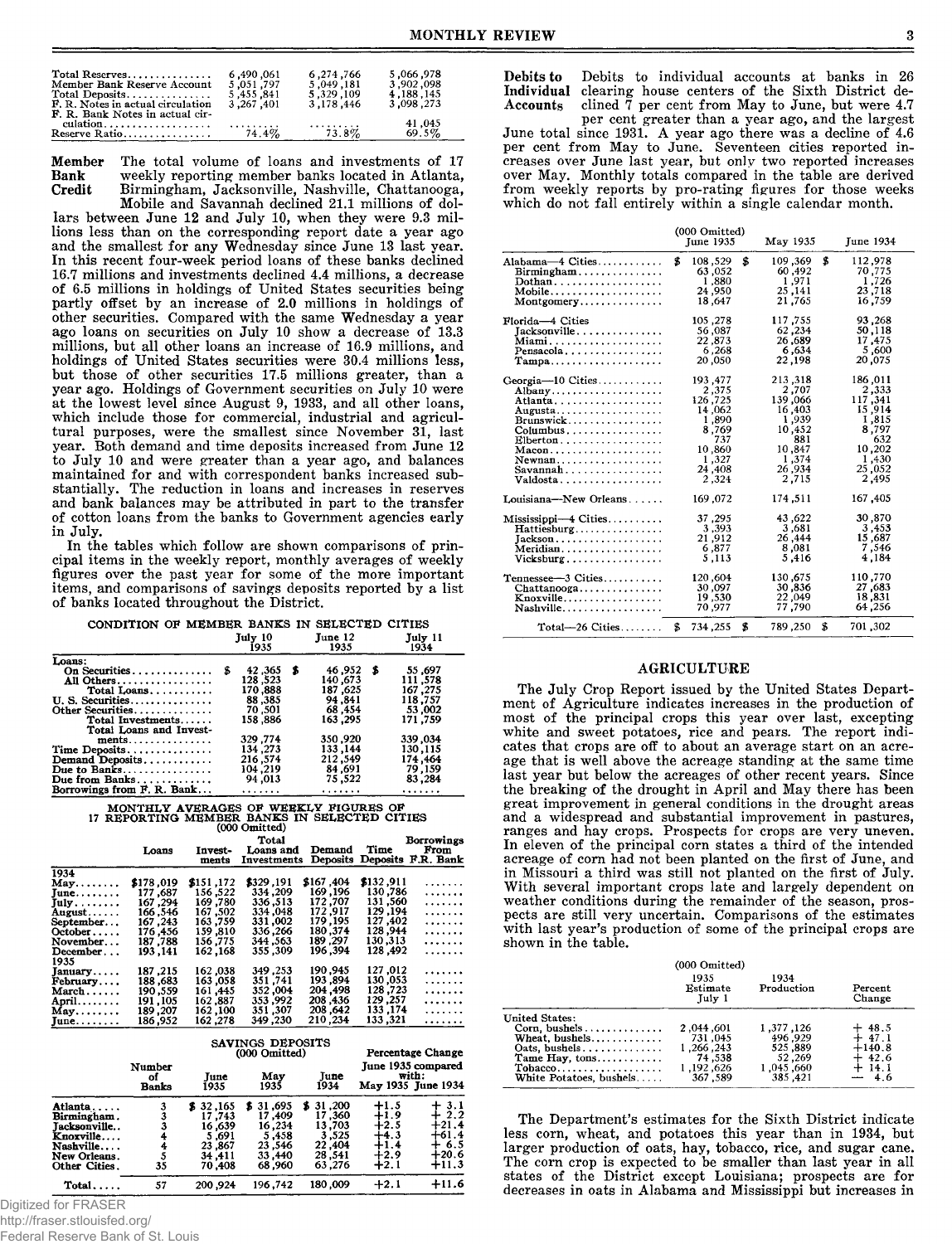the other four states, for decreases in potatoes except in Tennessee, and in sweet potatoes except in Louisiana. The estimate of the tobacco crop in Tennessee is only slightly above last year's production, but increases are indicated in Georgia of 74.9 per cent, and Florida of 60.8 per cent. District figures for principal crops are compared in the table.

|                         | $(000 \text{ Omitted})$<br>1935<br><b>Estimate</b><br>Tuly 1 | 1934<br>Production | Percent<br>Change |
|-------------------------|--------------------------------------------------------------|--------------------|-------------------|
| Sixth District:         |                                                              |                    |                   |
| Corn. bushels           | 151.282                                                      | 160,725            | $-5.9$            |
| Wheat, bushels          | 3.602                                                        | 3.841              | $-6.2$            |
| Oats, bushels           | 10,960                                                       | 10,091             | $+8.6$            |
| Tame Hay, tons          | 2,235                                                        | 2.067              | 8.1               |
| Tobacco, lbs.           | 138,234                                                      | 110,635            | $+24.9$           |
| White Potatoes, bushels | 13.251                                                       | 15,109             | $-12.3$           |

The July 1 estimate by the Department indicates a cotton acreage this year of 29,166,000 acres, 4.6 per cent larger than the acreage in cotton at the same time last year, and 8.1 per cent greater than the harvested acreage. The July 1 acreage in the six states of this District is 7.1 per cent larger than the acreage on July 1, 1934, and 8 per cent larger than the harvested acreage. Figures by states are compared in the table.

|               | Cotton Acreage July 1<br>1935 | 1934       | <b>Acreage Harvested</b><br>1934 |
|---------------|-------------------------------|------------|----------------------------------|
| Alabama       | 2.337.000                     | 2.144.000  | 2,133,000                        |
|               | 94.000                        | 92.000     | 91.000                           |
| Georgia       | 2.251.000                     | 2.124.000  | 2.103.000                        |
| Louisiana     | 1,289,000                     | 1,172,000  | 1,160,000                        |
| Mississippi   | 2,661,000                     | 2.510.000  | 2.485.000                        |
| $T$ ennessee  | 785,000                       | 748,000    | 744,000                          |
| United States | 29.166.000                    | 27,883,000 | 26,987,000                       |

SUGAR MOVEMENT—Pounds Raw Sugar June 1935 May 1935 June 1934 Receipts: New Orleans............. ............ 118,988,458 96 ,478,719 69 ,375 ,165 Savannah................... ............ 28 ,249 ,554 58 ,031 ,590 42 ,292 ,087 Meltings: New Orleans.............. ............ 85,310,972 99 ,445 ,828 71 ,702,740  $Savannah. \dots \dots \dots \dots \dots$ Stocks: New Orleans.............. ............ 116,617,768 82 ,947 ,982 110,214,402 Savannah................... ............ 95,374,851 109 ,763 ,766 104 ,482 ,604 Refined Sugar Shipments: New Orleans.............. ............ 77 ,217 ,997 87 ,433 ,354 62 ,442 ,299 Savannah................... ............ 35 ,605 ,974 38 ,431 ,473 27 ,665 ,761 Stocks: New Orleans.............. ............ 27 ,382 ,008 25 ,855 ,248 18,717,845 Savannah................... ............ 5 ,329 ,559 5,183 ,993 8 ,434 ,326

| RICE MOVEMENT-NEW ORLEANS |                  |          |                  |  |  |
|---------------------------|------------------|----------|------------------|--|--|
|                           | <b>June 1935</b> | May 1935 | <b>June 1934</b> |  |  |
| Rough Rice-Barrels:       |                  |          |                  |  |  |
| Receipts                  | 53,607           | 4,230    | 39.514           |  |  |
| Shipments                 | 7.793            | 33,965   | 18,017           |  |  |
|                           | 45.634           | 52,753   | 21.497           |  |  |
| Clean Rice-Pockets:       |                  |          |                  |  |  |
| Receipts                  | 12,859           | 54,877   | 26,288           |  |  |
| Shipments                 | 36,728           | 51,982   | 35,189           |  |  |
|                           | 141.677          | 163,546  | 149.094          |  |  |

| RICE MILLERS ASSOCIATION STATISTICS | Barrels          |              |
|-------------------------------------|------------------|--------------|
|                                     | <b>June 1935</b> | Aug. to June |
| Receipts of Rough Rice:             |                  |              |
| Season 1934-35                      | 82,069           | 7,768,134    |
| Season 1933-34                      | 183,291          | 7,473,300    |
| Distribution of Milled Rice:        |                  |              |
| Season 1934-35                      | 529,429          | 9,055,777    |
| Season 1933-34                      | 525,396          | 7.209.552    |
|                                     | Rough            | Clean        |
| Stocks:                             |                  |              |
|                                     | 136,989          | 494,806      |
| June 30, 1935<br>June 30, 1934      | 369,157          | 1,205,433    |

Fertilizer Total sales of fertilizer tax tags in the six states<br>Tag Sales located wholly or partly in the Sixth District located wholly or partly in the Sixth District

registered a further substantial seasonal decline in June but were greater than in that month of other recent years, and for the eleven months, August through June, were 10.8 per cent greater than in that part of the season before. Figures compared in the table are from those compiled by the National Fertilizer Association.

|                                                                          | <b>Tune</b><br>1935                             | May<br>1935                                             | Tune<br>1934                                    | $1934 - 35$                                                  | Aug. 1 to June 30<br>$1933 - 34$                             |
|--------------------------------------------------------------------------|-------------------------------------------------|---------------------------------------------------------|-------------------------------------------------|--------------------------------------------------------------|--------------------------------------------------------------|
| Alabama<br>$Florida$<br>Georgia<br>Louisiana<br>Mississippi<br>Tennessee | 4,650<br>12.703<br>6,720<br>450<br>4.300<br>202 | 18.150<br>34,484<br>26,610<br>2.475<br>11.175<br>12.887 | 4,450<br>17,251<br>1.480<br>500<br>1.981<br>178 | 419,950<br>413,804<br>619.952<br>94.190<br>204,476<br>91.713 | 368,500<br>387,119<br>561.331<br>80.095<br>178.923<br>89,107 |
| Total                                                                    | 29.025                                          | 105.781                                                 |                                                 | 25,840 1,844,085 1,665 075                                   |                                                              |

#### TRADE

Retail Department store sales and stocks in the Sixth District declined from May to June in about the usual

seasonal amount, the rate of stock turnover declined and was slightly less than a year ago, and the collection ratio declined over the month but was slightly higher than for June last year.

Total sales during June reported by 60 firms declined 18.4 per cent from May to June and were 1.2 per cent less than in June, 1934. After adjustment for the different number of business days, however, the decline over the month was fractionally less than usually occurs at that time, and the adjusted index of daily average sales rose from 83.6 per cent of the 1923-25 average for May to 83.7 per cent for June. Increases compared with June last year reported from Chattanooga, New Orleans and Miami were more than offset by decreases at other points. Stocks declined 6.7 per cent from May to June and were 4.2 per cent larger than for June, 1934. The collection ratio for regular accounts for June was 33.5 per cent, for May 36.7 per cent, and for June last year 31.8 per cent, and for installment accounts the ratio for June was 14.6 per cent, for May 14.7 per cent, and for June last year 14.6 per cent.

Percentage comparisons shown in the table are based upon figures reported in actual dollar amounts and make no allowance for changes in the level of prices. Index numbers on page 8 are based upon reports from a smaller number of firms whose figures have been reported over a long period of years.

| RETAIL TRADE IN THE SIXTH DISTRICT DURING JUNE 1935 |  |  |  |  |  |  |  |  |  |
|-----------------------------------------------------|--|--|--|--|--|--|--|--|--|
|-----------------------------------------------------|--|--|--|--|--|--|--|--|--|

Based on confidential reports from 60 department stores

|                                                 |                                   | COMPARISON OF NET SALES |                          |                          | <b>COMPARISON OF STOCKS</b> |      |                       |      |                         |                  |             |              |
|-------------------------------------------------|-----------------------------------|-------------------------|--------------------------|--------------------------|-----------------------------|------|-----------------------|------|-------------------------|------------------|-------------|--------------|
|                                                 | <b>June 1935</b><br>with:         |                         | Year to date<br>with:    |                          | June 30, 1935<br>with:      |      | <b>STOCK TURNOVER</b> |      |                         | COLLECTION RATIO |             |              |
|                                                 | Same month Previous<br>a year ago | Month                   | Same period<br>Last Year | Same month<br>a year ago | Previous<br>Month           | 1935 | Tune<br>1934          | 1935 | Jan.-June, Inc.<br>1934 | June<br>1935     | May<br>1935 | June<br>1934 |
| Atlanta $(6)$                                   | $-3.2$                            | $-21.2$                 | $+4.2$                   | $+ 5.1$                  | $-8.3$                      | .32  | .34                   | 2.15 | 2.17                    | 26.9             | 28.5        | 28.8         |
| Birmingham $(6)$                                | $-6.9$                            | $-17.2$                 | $-1.9$                   | $+20.0$                  | $-4.8$                      | .23  | .29                   | .57  | 1.77                    | 32.5             | 38.1        | 31.9         |
| Chattanooga $(4)$                               | $+5.7$                            | $-10.1$                 | $+6.0$                   | $+14.0$                  | $-8.3$                      | .29  | .30                   | 1.67 | 1.64                    | 27.4             | 32.0        | 31.6         |
| $Jacksonville(3) \dots \dots \dots \dots \dots$ | $-3.5$                            | $-21.5$                 | $+3.9$                   | $-0.4$                   | $-8.7$                      | . 17 |                       | 1.12 | 1.06                    | 1.1.1.1          |             | $\cdots$     |
|                                                 | $+1.0$                            | $-27.4$                 | ∔8.9                     | $+9.9$                   | $-6.5$                      | .23  | .25                   | 2.32 | 2.49                    | .                | $\cdots$    |              |
| Nashville $(4)$                                 | $-0.2$                            | $-22.2$                 | $+1.4$                   | $+0.9$                   | $-5.1$                      | .23  | .25                   | 1.45 | 1.50                    | 30.4             | 32.5        | 28.4         |
| $New Orleans (5) \ldots \ldots \ldots \ldots$   |                                   | $-11.0$                 | $+1.5$                   | $-4.3$                   | $-6.6$                      | .25  | .24                   | . 48 | 1.40                    | 38.5             | 40.3        | 39.6         |
| Other Cities $(29)$                             | $\pm 1.2$<br>-0.4                 | $-20.2$                 | $+2.6$                   | $+4.9$                   | $-5.9$                      | .22  | .23                   | 1.49 | 1.55                    | 29.5             | 32.8        | 24.7         |
| $DISTRICT (60) \dots \dots \dots \dots$         | $-1.2$                            | $-18.4$                 | $+3.0$                   | $+4.2$                   | $-6.7$                      | .25  | . 26                  | 1.66 | 1.68                    | 30.6             | 33.2        | 29.6         |

NOTE: The rate of stock turnover is the ratio of sales during given period to average stocks on hand.<br>Digitized for FRASER collection Ratio is the percentage of accounts otstanding und due at the close of the previous mont

http://fraser.stlouisfed.org/

Federal Reserve Bank of St. Louis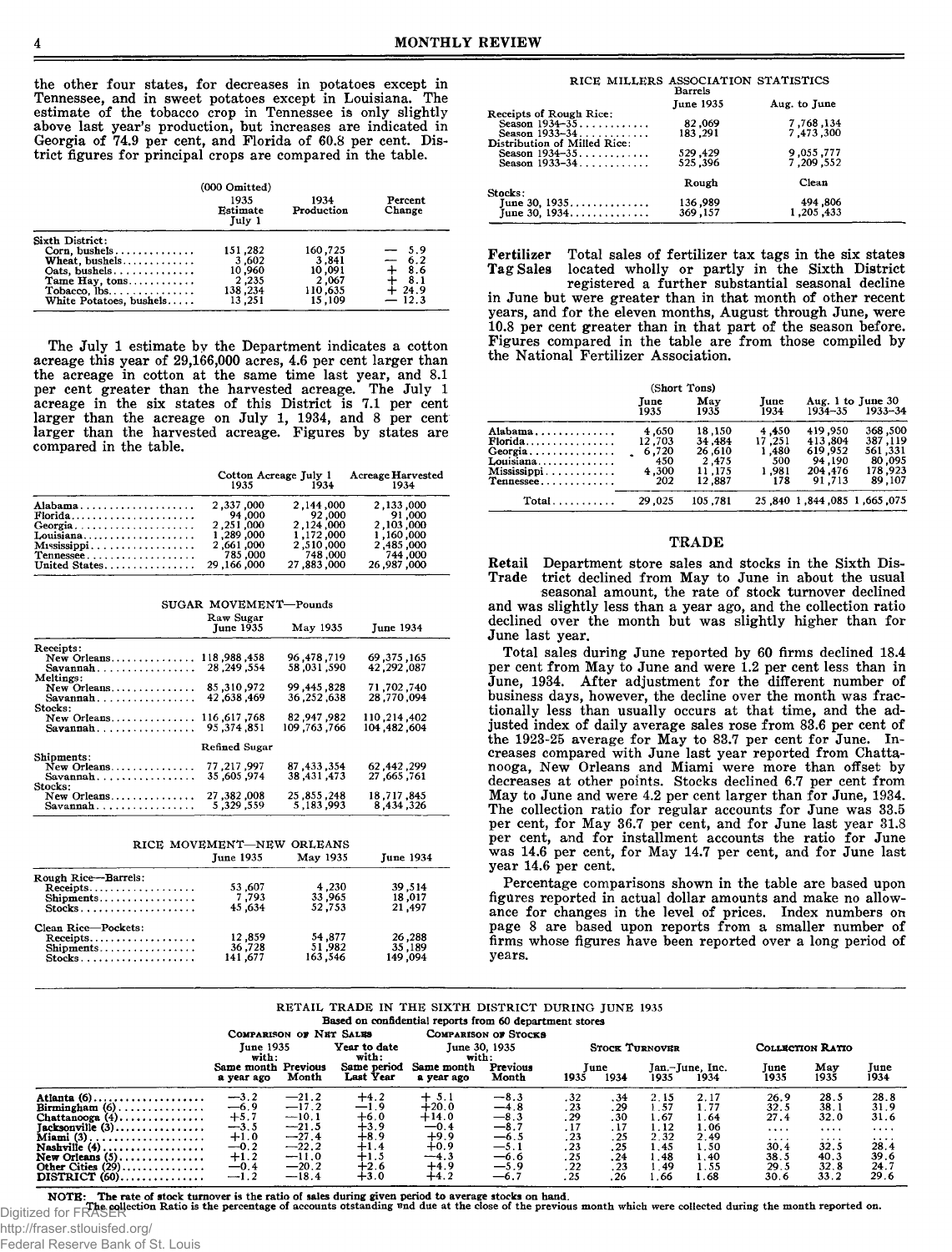Wholesale Wholesale trade in the Sixth District declined<br>Trade from May to June to the lowest level since July from May to June to the lowest level since July

last year, and was slightly below June, 1934 but greater than in June, 1933 or 1932. Declines over the month occurred in all seven reporting lines, but there were increases in sales of hardware, furniture and stationery over June, 1934. Sales in the first half of 1935 were larger in all reporting lines except dry goods than in that part of 1934. Reported figures are compared in the table.

WHOLESALE TRADE IN JUNE 1935 Sixth Federal Reserve District\* entage Comparis

|                                       | Number   | June 1935 with:<br>May |         | Jan.-June 1935, Inc.<br>June with same period |
|---------------------------------------|----------|------------------------|---------|-----------------------------------------------|
|                                       | of firms | 1935                   | 1934    | last vear                                     |
| All Lines Combined:                   |          |                        |         |                                               |
| Sales.                                | 95       | --14.7                 | $-2.3$  | $+1.4$                                        |
| Stocks.                               | 29       | $-1.6$                 | $-5.0$  | .                                             |
| Groceries:                            |          |                        |         |                                               |
| $Sales \ldots \ldots \ldots \ldots$   | 21       | $-11.6$                | $-5.2$  | $+0.6$                                        |
| Jacksonville                          | 3        | $-18.9$                | $-17.2$ | $-8.3$                                        |
| New Orleans                           | 4        | $-16.2$                | — 7.6   | $=$ $\frac{1.6}{3.0}$                         |
| Vicksburg                             | 3        | $+0.2$                 | $-8.0$  |                                               |
| Other Cities                          | 11       | $-9.0$                 | $+4.1$  | $+9.2$                                        |
| $Stocks. \ldots \ldots \ldots \ldots$ | 3        | $+3.8$                 | $+0.5$  | .                                             |
| Drv Goods:                            |          |                        |         |                                               |
| $Sales \ldots \ldots \ldots$          | 15       | $-28.9$                | $-6.5$  | $-15.8$                                       |
| $Nashville \ldots$                    | 3        | $-39.4$                | $-8.5$  | $-3.8$                                        |
| Other Cities                          | 12       | $-25.6$                | $-6.0$  | $-18.7$                                       |
| $Stocks$                              | 7        | $-0.6$                 | $-15.3$ | .                                             |
| Hardware:                             |          |                        |         |                                               |
| Sales                                 | 25       | $-11.1$                | $+0.9$  | $+3.6$                                        |
| $Nashville. \dots$ .                  | 3        | —26.2                  | —† 8.8  | $+11.0$                                       |
| New Orleans                           | 5        | $-3.4$                 | $-1.7$  | $-3.5$                                        |
| Other Cities                          | 17       | $-11.5$                | $+1.0$  | $+6.0$                                        |
| .stocks                               | 9        | $+2.0$                 | — 1.5   | .                                             |
| <i>r</i> urniture:                    |          |                        |         |                                               |
| Sales.                                | 9        | —16.5                  | $+ 5.4$ | $+6.4$                                        |
| Atlanta                               | 4        | $-11.7$                | $+1.0$  | $+8.5$                                        |
| Other Cities                          | 5        | --18.1                 | $+7.0$  | $+5.7$                                        |
| $Stocks$                              | 6        | $-4.4$                 | $-8.3$  | .                                             |
| Electrical Supplies:                  |          |                        |         |                                               |
| Sales                                 | 12       | $-17.8$                | $-1.3$  | $+23.7$                                       |
| New Orleans                           | 4        | --14.6                 | $-5.1$  | $+20.2$                                       |
| Other Cities                          | 8        | $-18.9$                | $+0.1$  | $+25.0$                                       |
| $Stocks$                              | 3        | $-13.1$                | $+1.3$  | .                                             |
| Drugs:                                |          |                        |         |                                               |
| $Sales \ldots \ldots \ldots$          | 8        | $-11.8$                | $-1.2$  | $+ 5.2$                                       |
| <b>Stationery:</b>                    |          |                        |         |                                               |
| Sales.                                | 3        | $-6.2$                 | $+4.0$  | $+3.1$                                        |
|                                       |          |                        |         |                                               |
|                                       |          | COLLECTION RATIO**     |         |                                               |
|                                       | June     | May                    |         | Tune                                          |
|                                       | 1935     | 1935                   |         | 1934                                          |
| $G$ roceries                          | 66.2     | 68.0                   |         | 63.1                                          |
| $\mathbf{Dry}$ Goods                  | 34.1     | 39.7                   |         | 33.3                                          |
| Hardware                              | 38.0     | 42.6                   |         | 32.0                                          |
| Furniture                             | 37.9     | 40.3                   |         | 30.2                                          |
| Electrical Supplies                   | 79.0     | 79.7                   |         | 57.1                                          |
| $Drugs \ldots \ldots \ldots \ldots$   | 34.5     | 33,0                   |         | 28.8                                          |
|                                       |          |                        |         |                                               |

\* Based on confidential reports from 99 firms.

\*\* The Collection ratio is the percentage of accounts and notes receivable out-standing at the beginning of the month which were collected during the month.

T otal................ 47.9 50.8 41.6

Life Sales of new, paid-for, ordinary life insurance in Insurance the six states located wholly or partly in the

Sixth District declined 4.1 per cent from May to June, and were 15.1 per cent less than a year ago. During the past twelve years increases have occurred at that time of only four years. For the United States the decline from May to June was 2 per cent, and from June last year, 11.9 per cent. Figures compared in the table are from those compiled by the Life Insurance Sales Research Bureau.

|                                                                                                      |                                                         |                                                                                                                        | (000 Omitted) |                                                       |      |                                                             |      |                                                          |                                                           |
|------------------------------------------------------------------------------------------------------|---------------------------------------------------------|------------------------------------------------------------------------------------------------------------------------|---------------|-------------------------------------------------------|------|-------------------------------------------------------------|------|----------------------------------------------------------|-----------------------------------------------------------|
|                                                                                                      | June<br>1935                                            | May<br>1935                                                                                                            |               | <b>Tune</b><br>1934                                   | 1935 | January-June                                                | 1934 |                                                          | Percent<br>Change                                         |
| Alabama $\frac{2}{3}$<br>Florida<br>$Georgia \ldots \ldots$<br>Louisiana<br>Mississippi<br>Tennessee | $3,982$ \$<br>4,822<br>6,216<br>4.997<br>2.296<br>5.066 | 3.879 \$<br>4,400<br>6,855<br>5.601<br>2,188<br>5.627                                                                  |               | 4,130 \$<br>5.048<br>8.166<br>5.376<br>3.060<br>6.478 |      | 24.826 \$<br>28.417<br>40.736<br>31.736<br>13.605<br>34.319 |      | 22.958<br>28,135<br>42.446<br>27,527<br>15.055<br>36.642 | $+8.1$<br>$+1.0$<br>$-4.0$<br>$+15.3$<br>$-9.6$<br>$-6.3$ |
| Total<br>United States                                                                               | 490.268                                                 | $$27,379 \text{ } $28,550 \text{ } $32,258 \text{ } $173,639 \text{ } $172,763$<br>500,380 556,379 3 255,496 3 240,358 |               |                                                       |      |                                                             |      |                                                          | 0.5<br>$+0.5$                                             |

Digitized for FRASER

http://fraser.stlouisfed.org/

Federal Reserve Bank of St. Louis

| COMMERCIAL FAILURES<br>(From statistics compiled by Dun & Bradstreet, Inc.)   |                                                                                |                                                              |                       |                                                                                    |  |  |  |  |  |
|-------------------------------------------------------------------------------|--------------------------------------------------------------------------------|--------------------------------------------------------------|-----------------------|------------------------------------------------------------------------------------|--|--|--|--|--|
|                                                                               | Sixth District<br>United States<br>Liabilities Number<br>Liabilities<br>Number |                                                              |                       |                                                                                    |  |  |  |  |  |
| $\mathbf{May} 1935 \dots \dots$<br>January-June $1935$<br>January-June $1934$ | 32<br>39<br>30<br>203<br>233                                                   | 252.334<br>S<br>319.345<br>586,199<br>1.565.676<br>3.518.587 | 961<br>6.268<br>6.577 | \$20,463,097<br>1.027 15.669.627<br>1,033 23,868,293<br>110,280.841<br>151,792,760 |  |  |  |  |  |

#### INDUSTRY

Building For the fifth consecutive month, the value of and buildings for which permits were issued at and buildings for which permits were issued at Construction twenty reporting cities in the Sixth District twenty reporting cities in the Sixth District increased over both the preceding month and the same month a year earlier. June permits totaled 4.4 millions, a gain of 22.7 per cent over May, and 91.9 per cent greater than the total for June last year. It is the largest total for any month since April, 1931, and the largest June total since 1929. For the first half of 1935, total permits have been 46.3 per cent greater than in that part of 1934,

nearly three times the total for the first half of 1933, and the largest first-half total since 1930. Comparisons for the

|                       | Number<br>Tune |                | Value<br>June                   | Percentage<br>Change in |            |
|-----------------------|----------------|----------------|---------------------------------|-------------------------|------------|
|                       | 1935           | 1934           | 1935                            | 1934                    | Value      |
| Alabama               |                |                |                                 |                         |            |
| Anniston              | 20             | 6              | 76.308                          | 850                     | $+8,877,4$ |
| $B$ irmingham         | 269            | 352            | 101,060                         | 219,878                 | $-54.0$    |
| Mobile                | 42             | 30             | 23,020                          | 19.578                  | $+17.6$    |
| $Montromery \ldots$   | 107            | 121            | 62,785                          | 33,047                  | $+90.0$    |
| Florida               |                |                |                                 |                         |            |
| Jacksonville          | 529            | 620            | 204,735                         | 154.331                 | $+32.7$    |
| Miami                 | 534            | 436            | 460,629                         | 303,555                 | $+51.7$    |
| Miami Beach           | 77             | 69             | 1,009.262                       | 544,670                 | $+85.3$    |
| $Orlando$             | 59             | 83             | 65.716                          | 37,815                  | $+73.8$    |
| $Tampa \ldots \ldots$ | 168            | 201            | 26.961                          | 23,514                  | $+14.7$    |
| Georgia               |                |                |                                 |                         |            |
| Atlanta               | 287            | 259            | 257,714                         | 316,164                 | $-18.5$    |
| Augusta               | 32             | 44             | 25,360                          | 17,108                  | $+48.2$    |
|                       | 70             | 53             | 64,204                          | 42,413                  | $+51.4$    |
| Macon.                | 14.5           | 60             | 31.405                          | 14,235                  | $+120.6$   |
|                       | 38             | 25             | 34.274                          | 18,050                  | $+90.0$    |
| Louisiana             |                |                |                                 |                         |            |
| New Orleans           | 89             | 77             | 1.618,062                       | 71,700                  | $+2,156.7$ |
| Alexandria            | 53             | 49             | 15.993                          | 9,616                   | $+66.3$    |
| Tennessee             |                |                |                                 |                         |            |
| $Chattanooga \ldots$  | 296            | 251            | 51,706                          | 81,207                  | $-36.3$    |
| Tohnson City          | 6              | $\overline{c}$ | 2,476                           | 650                     | $+280.9$   |
| $Knoxville$           | 66             | 43             | 84,736                          | 352,260                 | $-75.9$    |
| Nashville             | 109            | 102            | 220,336                         | 51.577                  | $+327.2$   |
| Total $20$ Cities     | 2,996          |                | 218, 312, 312, 436, 436, 436, 2 |                         | $+91.9$    |

The value of building and construction contracts awarded in the 37 states east of the Rocky Mountains, according to statistics compiled by the F. W. Dodge Corporation, increased 16.8 per cent from May to June, and was 16.5 per cent larger than for June, 1934. The June total is the largest reported since March, 1934. Residential contracts awarded in June were 11 per cent greater than in May and 87.6 per cent greater than a year ago, non-residential awards increased 17.1 per cent over May and were 37 per cent greater than in June, 1934, and contracts for public works and utilities increased 24.7 per cent from May to June, but were 31.8 per cent less than in June last year.

Totals for the 37 states east of the Rocky Mountains, by classes of contracts, are compared in the table. Figures for the Sixth District, and for the individual states of the District, are not yet available.

| BUILDING AND CONSTRUCTION CONTRACTS AWARDED                                                                                                   | June 1935 May 1935 June 1934           |                                        |
|-----------------------------------------------------------------------------------------------------------------------------------------------|----------------------------------------|----------------------------------------|
| 37 Eastern States:<br>Total\$148,005,200 \$ 126,720,100 \$ 127,055,400<br>Non-Residential 59.035.800<br>Public Works and Utilities 39,136,800 | 44,901,800<br>50,432,500<br>31,385,800 | 26,565,200<br>53,081,100<br>57,409,100 |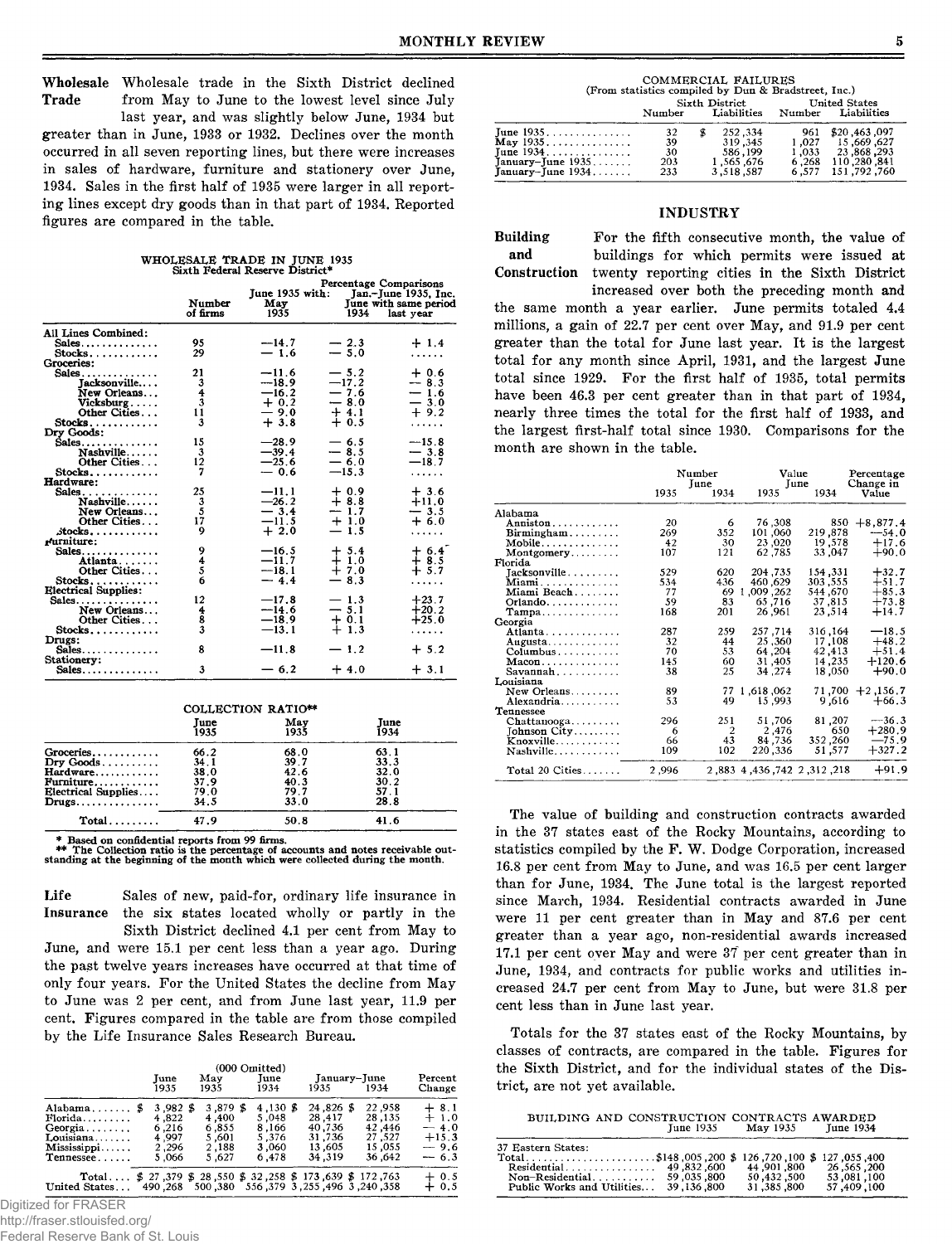Lumber The activity of earlier months in the lumber market

declined somewhat in June but, according to press reports, pine mills are still enjoying a demand of fairly satisfactory proportions. Mill stocks are reported to be lower than they were a year ago, and for the five weeks ended July 6 orders booked by reporting mills averaged 68.2 per cent greater than in that period last year, production averaged 34.3 per cent greater, and unfilled orders averaged 18.2 per cent. For this six weeks period orders exceeded production by reporting mills by 6.5 per cent, while a year ago they were 15 per cent less than production. Pine prices are at firm levels considerably higher than prevailed two months ago. Weekly figures compared in the table are from those compiled by the Southern Pine Association.

|  | (In Thousands of Feet) |  |  |
|--|------------------------|--|--|
|--|------------------------|--|--|

| Week                                      | Number            | Orders                     |                            | Production                 |                            | <b>Unfilled Orders</b>     |                            |  |
|-------------------------------------------|-------------------|----------------------------|----------------------------|----------------------------|----------------------------|----------------------------|----------------------------|--|
| Ended                                     | of Mills          | 1935                       | 1934                       | 1935                       | 1934                       | 1935                       | 1934                       |  |
| $T$ une $8, \ldots$ .<br>Tune $15$        | 119<br>137<br>139 | 24.074<br>29,991<br>33.718 | 18,622<br>15.866<br>16.610 | 23,051<br>28,265<br>25,807 | 18.627<br>20,643<br>19,998 | 76.584<br>91.030<br>84.546 | 62,672<br>71,115<br>66.459 |  |
| Tune $22$<br>Tune $29$<br>July $6 \ldots$ | 124<br>131        | 20.178<br>24,373           | 18,285<br>9,315            | 23.810<br>23.370           | 17.057<br>16.220           | 52,836<br>62.443           | 53,483<br>57,105           |  |

Cotton Domestic consumption of cotton declined 17.8 Consumption per cent from May to June and was somewhat

larger than in June of 1934 and 1932, but smaller than in that month of any other year since 1924. On a daily average basis the decrease from May to June for the United States was 11.2 per cent, for the cotton states 10.6 per cent and for other states 13.4 per cent. Consumption in the cotton states accounted for 81.2 per cent of the total in June, compared with 80.5 per cent a year ago, and for the eleven months of the season, 80.3 per cent. In this cumulative period, August through June, total consumption has been 4,952,067 bales, a decline of 7.3 per cent compared with that part of the previous season; in the cotton states consumption in this period has been 3,976,222 bales, and in other states 975,845 bales, smaller by 6.7 per cent and 9.7 per cent, respectively, than in the same period a year earlier. Exports during June increased 23.6 per cent over those in May, but were 24.9 per cent less than a year ago, and for the season through June have been 4,519,717 bales, a decrease of 37.5 per cent compared with that period a year ago. The number of spindles active in June declined 1 per cent in the country as a whole, and 2 per cent in the cotton states, but increased 1.7 per cent in other states over May.

Census Bureau figures for the month are compared in the table.

COTTON CONSUMPTION, EXPORTS, STOCKS AND ACTIVE SPINDLES UNITED STATES—Bales

|                                                         | June 1935  | May 1935   | <b>June 1934</b> |
|---------------------------------------------------------|------------|------------|------------------|
| Cotton Consumed                                         | 385.946    | 469.250    | 363,262          |
| $Stocks$                                                | 6,960,581  | 7.539.377  | 7,311,028        |
| In Consuming Establishments<br>In Public Storage and at | 882.947    | 979.130    | 1,326,089        |
| Compresses                                              | 6.077.634  | 6,560,247  | 5,984,939        |
| $Exports \ldots \ldots \ldots \ldots \ldots \ldots$     | 344,955    | 278,977    | 459,226          |
| Active Spindles-Number                                  | 22,790,200 | 23,027,780 | 24,621,334       |
|                                                         |            |            |                  |

COTTON GROWING STATES—Bales

| Cotton Consumed                                         | 313,512            | 378,909     | 292,576    |
|---------------------------------------------------------|--------------------|-------------|------------|
| $Stocks$                                                | 6,603,113          | 7, 154, 262 | 6.696.947  |
| In Consuming Establishments<br>In Public Storage and at | 680.659            | 760.847     | 1,015,835  |
| $Compresses \ldots \ldots$                              | 5,922,454          | 6.393.415   | 5,681,112  |
| Active Spindles-Number                                  | 16,486,278         | 16,830,156  | 17,107,528 |
|                                                         | OTHER STATES-Bales |             |            |
| Cotton Consumed                                         | 72,434             | 90.341      | 70.686     |
| $Stocks$                                                | 357,468            | 385.115     | 614.081    |
| In Consuming Establishments<br>In Public Storage and at | 202,288            | 218,283     | 310,254    |
| $Compresses. \ldots \ldots \ldots$                      | 155,180            | 166,832     | 303,827    |
| Active Spindles-Number                                  | 6,303,922          | 6,197,624   | 7.513.806  |

Digitized for FRASER

http://fraser.stlouisfed.org/

Federal Reserve Bank of St. Louis

In the three states of this District for which separate figures are compiled by the Census Bureau consumption of cotton declined 18.4 per cent in total, and daily average consumption declined 11.9 per cent, from May to June, but total consumption was 4.7 per cent, and the daily average 8.9 per cent, greater than in June a year ago. For the eleven months of the season consumption in these states has been 9.3 per cent less than in that part of the previous season.

|                                       |                           | COTTON CONSUMPTION-Bales   |                           |                                       |                                              |
|---------------------------------------|---------------------------|----------------------------|---------------------------|---------------------------------------|----------------------------------------------|
|                                       | June<br>1935              | May<br>1935                | Tune<br>1934              |                                       | Aug. 1 to June 30<br>$1934 - 35$ $1933 - 34$ |
| Alabama,<br>Tennessee                 | 42,435<br>72,525<br>8,897 | 52,410<br>87,860<br>11.560 | 40,529<br>69,018<br>8,782 | 511,369<br>877,712<br>113.648         | 551,530<br>991,419<br>113,163                |
| $Total \dots \dots \dots \dots \dots$ | 123.857                   | 151.830                    |                           | 112, 656, 1 29, 729, 1502, 1 329, 118 |                                              |

Cotton Reporting mills in the District produced less cloth and yarn in June than in May, but more than in June a year ago. Other reported items declined from May, but orders booked, shipments and stocks were larger than in June last year, but unfilled orders and employment smaller, as indicated in these comparisons of reported figures.

|                                                                                                                                           | June 1935 compared<br>with:                                   | Cloth                                                        | Yarn<br>with:                                                | June 1935 compared                                            |
|-------------------------------------------------------------------------------------------------------------------------------------------|---------------------------------------------------------------|--------------------------------------------------------------|--------------------------------------------------------------|---------------------------------------------------------------|
| $\mathbf{v}_{\text{in}}$                                                                                                                  | May 1935                                                      | <b>June 1934</b>                                             | May 1935                                                     | <b>Tune 1934</b>                                              |
| $Production \dots \dots$<br>$Shipments \ldots \ldots \ldots$<br>Orders Booked<br>Unfilled Orders<br>Stocks on $Hand$<br>Number on Payroll | $-9.1$<br>$-14.2$<br>$-60.6$<br>$-18.1$<br>$-- 1.1$<br>$-0.8$ | $+ 6.4$<br>$+15.1$<br>$+19.2$<br>$-6.5$<br>$+15.3$<br>$-8.6$ | $-14.5$<br>$-11.1$<br>$-18.1$<br>$-11.0$<br>$-3.4$<br>$-2.1$ | $+25.6$<br>$+28.6$<br>$+19.1$<br>$-6.1$<br>$+11.5$<br>$-10.8$ |

Cotton Seed and There was a further seasonal decline in Cotton Seed operations at cotton seed oil mills in the District in June, but for the season, Aug-

ust through June, receipts and crushings of seed and production of the principal cotton seed products have been greater than in that part of the season before. For the country as a whole receipts, crushings and production have been smaller than last season, except for a small increase in production of linters. Stocks of seed, and of linters, in the District, at the end of June were smaller, but of other products larger, than a year earlier. The figures are from those compiled by the United Census Bureau.

|                                                     | Sixth District* |                                          | <b>United States</b> |                        |
|-----------------------------------------------------|-----------------|------------------------------------------|----------------------|------------------------|
|                                                     |                 | Aug. 1 to June 30<br>$1934 - 35$ 1933-34 | Aug. 1<br>1934–35    | Tune 30<br>$1933 - 34$ |
| Cotton Seed, Tons:                                  |                 |                                          |                      |                        |
| Received at Mills                                   | 1,332,996       | 1.203.688                                | 3,385,718            | 4.116.328              |
| $Crushed$                                           | 1.326.415       | 1.131.223                                | 3.481.539            | 4.056.212              |
| On Hand June 30                                     | 74.513          | 101,235                                  | 126,840              | 280,537                |
| Production:                                         |                 |                                          |                      |                        |
| 700, 225, 370 293, 915, 431, 293 Crude Oil, 1bs 431 |                 |                                          | ,087, 199, 087,<br>1 | 1,271,241,475          |
| Cake and Meal, tons                                 | 580.698         | 492,490                                  | 1,585,233            | 1,842,807              |
| Hulls, $tons.$                                      | 349.548         | 308.777                                  | 895.025              | 1,078,453              |
| Linters, Bales                                      | 293.416         | 224.776                                  | 788.134              | 781.235                |
| Stocks at Mills June 30                             |                 |                                          |                      |                        |
| Crude Oil. 1bs.                                     | 5.858.009       | 5,547,786                                | 18, 474, 064         | 26.965.149             |
| Cake and Meal, tons                                 | 103,551         | 69,131                                   | 224.849              | 175.441                |
| Hulls, $tons \ldots \ldots$                         | 38,115          | 10.336                                   | 91.915               | 43,174                 |
| Linters, Bales                                      | 33,329**        | 35.962                                   | 98,972               | 108,197                |

\* Georgia, Alabama, Louisiana and Mississippi. \*\* June stocks of crude oil not reported for Alabama or Louisiana, and of linters for Louisiana.

Electric Total production of electric power for public use in Power the six states located wholly or partly in the Sixth

District increased 3.5 per cent from April to May to the largest monthly total for these states in recent years.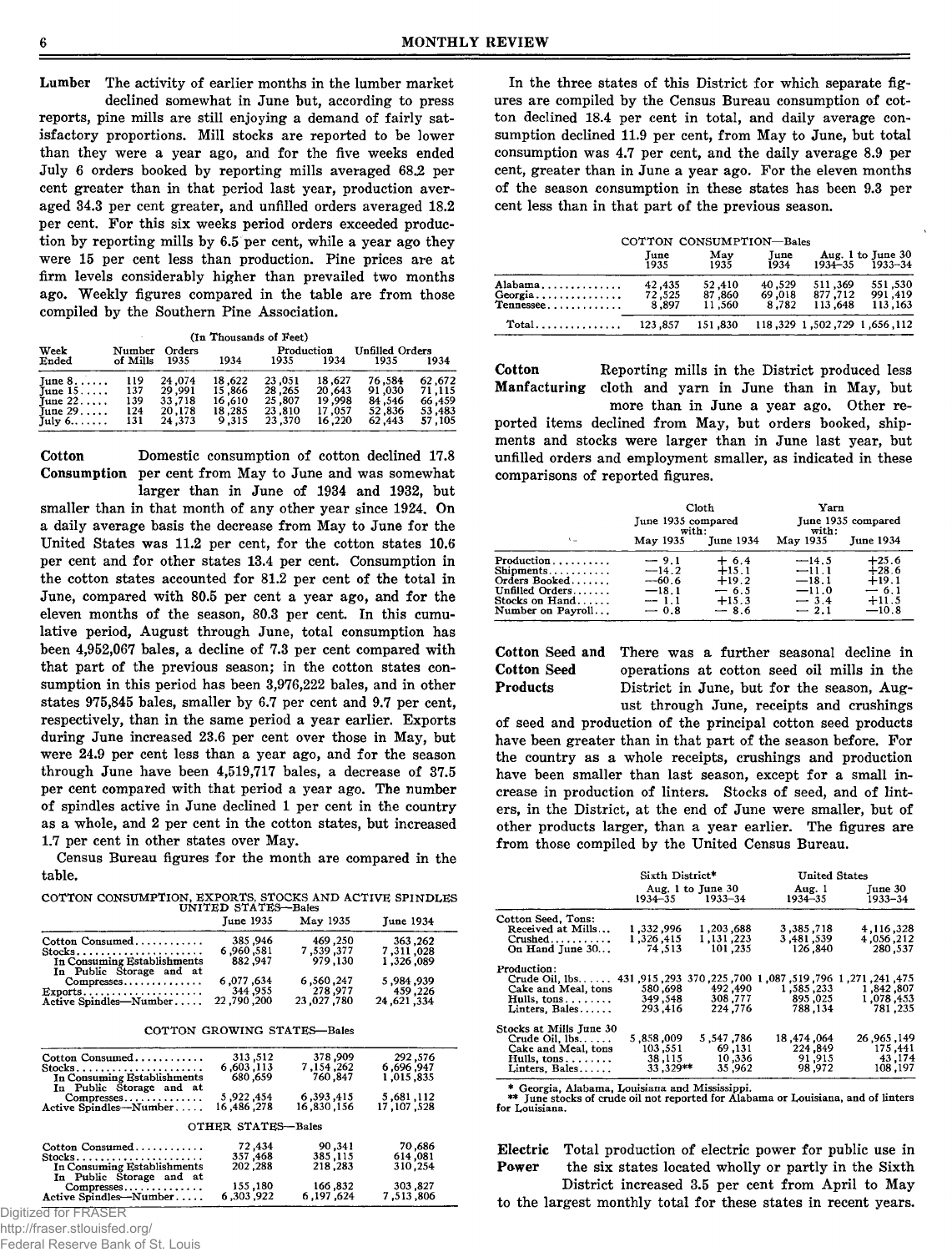Production by use of water power increased 21 per cent over the month and was 42.6 per cent greater than a year ago, but that by use of fuels declined 32.3 per cent from April to May and was 34 per cent less than a year ago. Production by use of water power accounted for 78.6 per cent of the total in May, 67.3 per cent in April, and 63 per cent in May last year, and for the five months of 1935 has been 69.4 per cent of the total compared with 61.6 per cent in that period a year ago. Production in this five months period has been 13.1 per cent greater than in that part of last year. Figures by states compared in the table are from those compiled by the United States Geological Survey.

| PRODUCTION OF ELECTRIC POWER (000 k. w. Hours)                                          |                                                            |                                                            |                                                           |                                                                                         |                                                               |
|-----------------------------------------------------------------------------------------|------------------------------------------------------------|------------------------------------------------------------|-----------------------------------------------------------|-----------------------------------------------------------------------------------------|---------------------------------------------------------------|
|                                                                                         | May<br>1935                                                | April<br>1935                                              | 1934                                                      | May Jan. 1 to May 31<br>1935                                                            | 1934                                                          |
| Alabama<br>Florida.<br>Louisiana<br>Mississippi<br>$T$ ennessee                         | 156.319<br>56.144<br>140.627<br>86,178<br>4,010<br>117,583 | 153,728<br>60.352<br>122,560<br>87.079<br>3.994<br>114.358 | 135.600<br>55.432<br>93.605<br>96.433<br>4.320<br>105.573 | 839, 184<br>304,865<br>571.840<br>433,273<br>20.711<br>567.902                          | 718.630<br>297,038<br>447,702<br>453,822<br>20,117<br>482.927 |
| Total                                                                                   | 560.861                                                    | 542.071                                                    |                                                           | 490, 963, 775, 775, 777, 963                                                            |                                                               |
| By use of: Water Power<br>Fuels<br>Fuels consumed in Pro-<br>duction of Electric Power: | 440.930<br>119.931                                         | 364, 364<br>177,233                                        |                                                           | 309.273 1.901.371<br>181.690 836.404                                                    | 1,489,663<br>930,573                                          |
| $Coal$ -Tons<br>Fuel Oil, bbls. $\dots$<br>.446. 777. Natural Gas—000 cu.ft. 1          | 1,162<br>211,241                                           | 13,043<br>213,041<br>.791.865                              |                                                           | 11,572 62,208 77,933<br>203.533 1.067.177 1.046.945<br>.975 .335 .8 .909 .775 .255 .828 |                                                               |

Bituminous Production of bituminous coal in the United Coal Mining States increased further in June from the low States increased further in June from the low level of April and May, June production being 13 per cent greater than that of May and 17 per cent greater

than in June last year. On a daily average basis the increase over May was 18.8 per cent, and that over June, 1934, 21.7 per cent. For the first six months of 1935 production has been 3.7 per cent greater than in that part of last year. Preliminary figures, compiled by the United States Bureau of Mines, are compared in the table.

|                                   | Production-Tons<br>Total Daily Average            | Number of<br><b>Working Davs</b> |
|-----------------------------------|---------------------------------------------------|----------------------------------|
|                                   | 1,211,000<br>1,019,000<br>866,000<br>995,000<br>. | 25<br>26.3<br>25.3<br>26<br>     |
| January-June $1934$ 182, 308, 000 | .                                                 | $\cdots$                         |

During the four weeks ending in June coal production in Alabama averaged 8.7 per cent greater than in May but was 2.1 per cent less than a year ago, and Tennessee production in this period averaged 6.9 per cent greater than in May and 20.3 per cent greater than in that period last year. Weekly figures are compared in the table.

|                                | Alabama | Production in Tons | Tennessee |        |
|--------------------------------|---------|--------------------|-----------|--------|
|                                | 1935    | 1934               | 1935      | 1934   |
| Week Ended:                    |         |                    |           |        |
| June $8. \ldots \ldots \ldots$ | 204,000 | 195,000            | 91,000    | 69,000 |
| June $15.7.7.7.7.7.7.7$        | 218,000 | 195,000            | 91,000    | 64,000 |
| June $22$                      | 154,000 | 188,000            | 51,000    | 59,000 |
| June $29 \ldots$               | 171.000 | 187,000            | 74,000    | 63,000 |

Pig Total production of pig iron in the United States ac-Iron cording to Iron Age statistics declined 10.1 per cent,

and the daily average declined 7.1 per cent, from May to June, when output was 19.6 per cent smaller than a year earlier. There was a decline also in the number of furnaces active, compared with a month earlier, but a small increase over the corresponding time a year ago.

Alabama production declined 20.2 per cent in total, and 17.7 per cent in daily average from May to June, and was 22 per cent less than in June, 1934 which had the largest daily average production since July, 1931. Active furnaces declined from ten at the close of May to seven a month later, and one additional furnace was blown out early in July, according to press reports. Current business continues to consist mostly of small orders for immediate requirements, and press reports indicate little forward buying.

For the first half of 1935, total production in the United States has been only slightly larger than for that period a year ago, more than double the total for the first half of 1933, and 90 per cent greater than three years ago, and in Alabama production in the first six months of\* 1935 has been 16 per cent less than a year ago, greater by 172 per cent than two years ago and 42.7 per cent greater than in 1932. Production figures are compared in the table.

|                        | Production—Tons<br>Total Daily Average | <b>Furnaces</b><br>Active* |                      |
|------------------------|----------------------------------------|----------------------------|----------------------|
| United States:         |                                        |                            |                      |
| Tune 1935              | 1.552.514                              | 51,750                     | 91                   |
| May 1935               | 1.727.095                              | 55,713                     | 97                   |
| September 1934         | 898,043                                | 29.935                     | 62                   |
| Tune 1934.             | 1,930,133                              | 64.338                     | 89                   |
| January-June $1935$    | 9,799,000                              | .                          | $\ddot{\phantom{0}}$ |
| $January$ -June $1934$ | 9.798.313                              | .                          | $\ddot{\phantom{0}}$ |
| Alahama:               |                                        |                            |                      |
| Tune 1935.             | 99,983                                 | 3.333                      |                      |
| May 1935               | 125,606                                | 4.052                      |                      |
| September 1934         | 57.842                                 | 1.928                      | 10<br>5              |
| June 1934.             | 128, 183                               | 4.273                      | 10                   |
| January-June $1935$    | 618,408                                | .                          | . .                  |
| January-June 1934      | 736.007                                | .                          | $\cdot$ .            |

♦First of following month.

Naval Both receipts and stocks of turpentine and rosin at Stores the three principal markets of the District increased

further seasonally in June, and were also greater than at the same time last year. Press reports indicate that demand and current quotations for both commodities declined through the first week in July, but the following week brought improvement in the domestic demand for turpentine and the foreign demand for rosins, with some upward reaction in prices. Quotations on the Savannah market for turpentine declined from 45 cents per gallon on June 15 to 40% cents on July 6, but rose to  $43\frac{1}{2}$  cents a week later, and the average of quotations on the thirteen grades of rosin declined from \$4.54 per 280 pounds on June 15 to \$4.36 on July 6, and a week later was \$4.41. Receipts and stocks for the month are compared in the table.

|                                             | NAVAL STORES |          |           |  |
|---------------------------------------------|--------------|----------|-----------|--|
|                                             | June 1935    | May 1935 | June 1934 |  |
| Receipts—Turpentine (1)                     |              |          |           |  |
| Savannah                                    | 14,144       | 12.674   | 13.009    |  |
| Jacksonville.                               | 13,119       | 8,524    | 10,635    |  |
| Pensacola                                   | 4,865        | 3,168    | 3,970     |  |
| Total                                       | 32,128       | 24,366   | 27,614    |  |
| Receipts-Rosin (2)                          |              |          |           |  |
| Savannah                                    | 51,233       | 46,178   | 49,905    |  |
| Jacksonville                                | 46,472       | 40,356   | 41,308    |  |
| Pensacola                                   | 13.293       | 10,820   | 11,204    |  |
| $Total$                                     | 110,998      | 97.354   | 102,417   |  |
| Stocks-Turpentine (1)                       |              |          |           |  |
| Savannah                                    | 33,100       | 27,625   | 7,091     |  |
| Jacksonville                                | 42,903       | 34,084   | 23,387    |  |
| Pensacola                                   | 27,828       | 24,137   | 17,214    |  |
| $Total \dots \dots \dots \dots \dots \dots$ | 103,831      | 85,846   | 47,692    |  |
| Stocks-Rosin (2)                            |              |          |           |  |
| Savannah                                    | 116,412      | 119,366  | 94,840    |  |
| Jacksonville                                | 106,004      | 96,469   | 61,112    |  |
| Pensacola                                   | 49,896       | 42,420   | 15,853    |  |
| $Total \dots \dots \dots \dots \dots$       | 272,312      | 258, 255 | 171,805   |  |

(1) Barrels of 50 Gallons. (2) Barries of 500 Pounds.